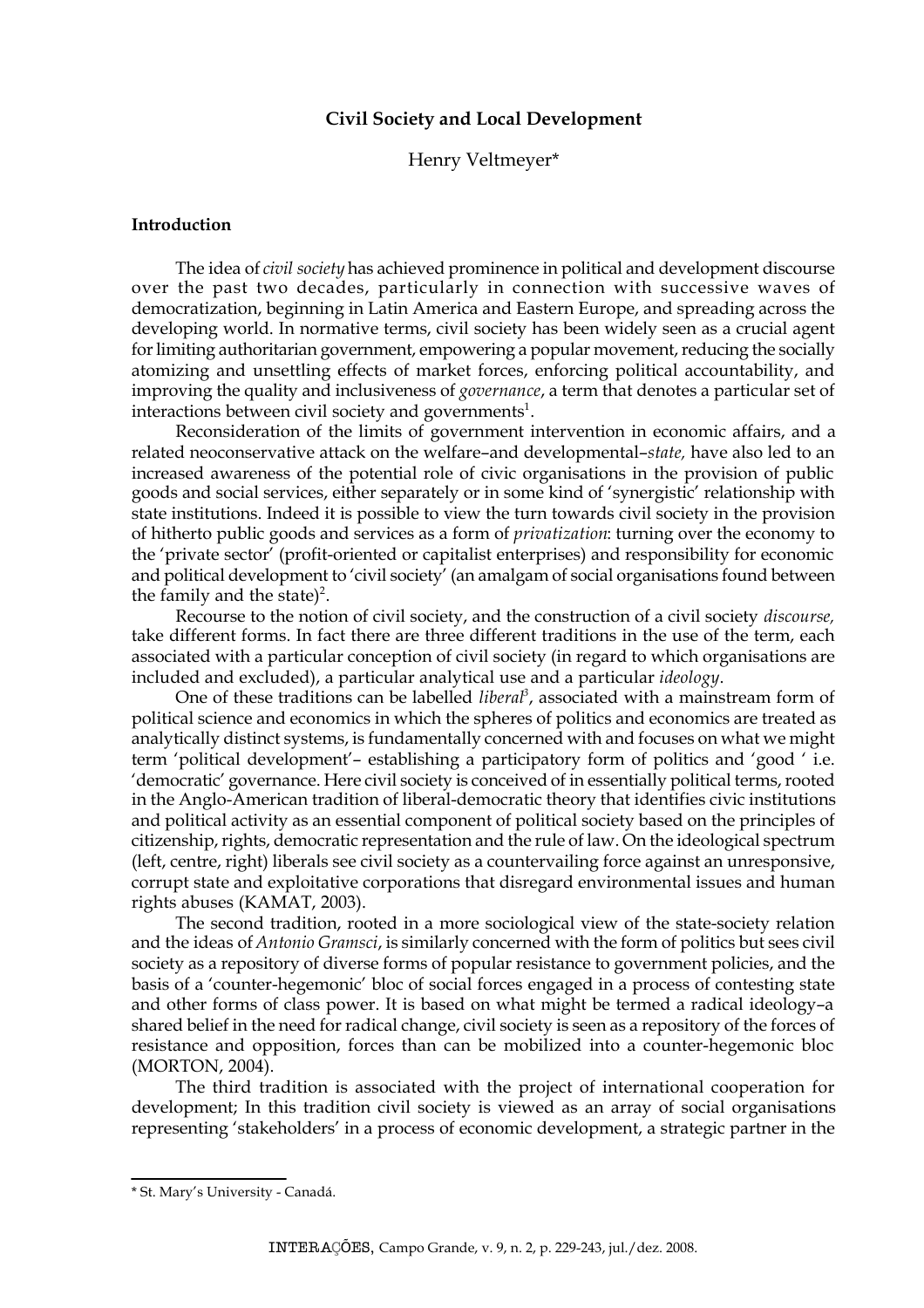war against global poverty waged by the World Bank and other international development associations and agencies. In this context, civil society is viewed as na agency for bringing about a *participatory* and *empowering* form of *development*–na organisational means of transforming the new *development paradigm* into practice. Proponents of this conception of civil society generally share a liberal ideology in terms seeing in civil society the beneficial effects of globalization for the development of democracy and economic progress (CHAN, 2001). Conservatives in this context tend to view NGOs as 'false saviours of international development' (KAMAT, 2003).

The purpose of this paper is to deconstruct elements of this civil society discourse, disclosing the associated or underlying dynamics. The point is that each form of civil society discourse can be understood, and analysed, at the level of theory, ideology and politics. To deconstruct civil society discourse in these terms we will, first of all, review the origins and contemporary uses of the concept 'civil society'. We then turn towards the development dynamics associated with the contemporary discourse on civil society.

This discourse is of two types, one associated with the dynamics of political development and the search for forms of 'democratic governance', the other with the dynamics of economic and social development–the search for alternative forms of development based on a new paradigm that are initiated from below and within civil society', that is socially inclusive, equitable, participatory and empowering. The chapter ends with a brief review of the role of different types of civil society organisations in the development process. The central focus of this review is on nongovernmental organisations and social movements, elements of civil society conceptualised as agencies of antiglobalization–repositories of the forces of opposition and resistance against the system of global capitalism in its dominant neoliberal form.

## **Civil Society: The itinerary of a concept**

Definitions of 'civil society' are bewilderingly diverse, rooted in alternative social and political philosophies that are hard to reconcile. However, for our purpose it is advisable to come to some general agreement about what is meant by it, what it means in the particular discourse in which it might be embedded.

One definition is that of an intermediate realm situated between state and household, populated by organized groups or associations which are separate from the state, enjoy some autonomy in relations with the state, and are formed voluntarily by members of society to protect or extend their interests, values or identities<sup>4</sup>.

This definition excludes most highly informal associations of the personal network kind, as well as families or households–since these operate in the private sphere. Civil society, by contrast, operates in the public, albeit non-state, sphere. But some kinship organisations above the level of the nuclear or extended family (such as lineages and clans) in some contexts may constitute elements of civil society, and should be analyzed as such. The definition also generally excludes profit-oriented or capitalist corporations, although several comments are in order here. Certain types of firms, such as the media and non-profit enterprises, are often important elements of civil society. And where corporations and their CEOs combine in the form of business associations, these are normally regarded as a part of civil society.

More generally, civil society includes all manner of social organisations found between the household and the state, an apparatus composed of a complex of institutions such as governments, the judiciary, the legislature, the armed forces and any other institution used to project the power to determine who gets what in society ('the authoritative allocation of society's productive resources'). Thus, the United Nations Development Programme (UNDP), the World Bank and other such agencies of international development adopted the term 'civil society' in its discourse precisely because it was so inclusive, including within its scope the 'private sector' (basically capitalist or multinational corporations governed by the logic of capital accumulation or profit-making). The incorporation of the 'private sector' into the development process was a fundamental aim of the UNDP, the World Bank, the International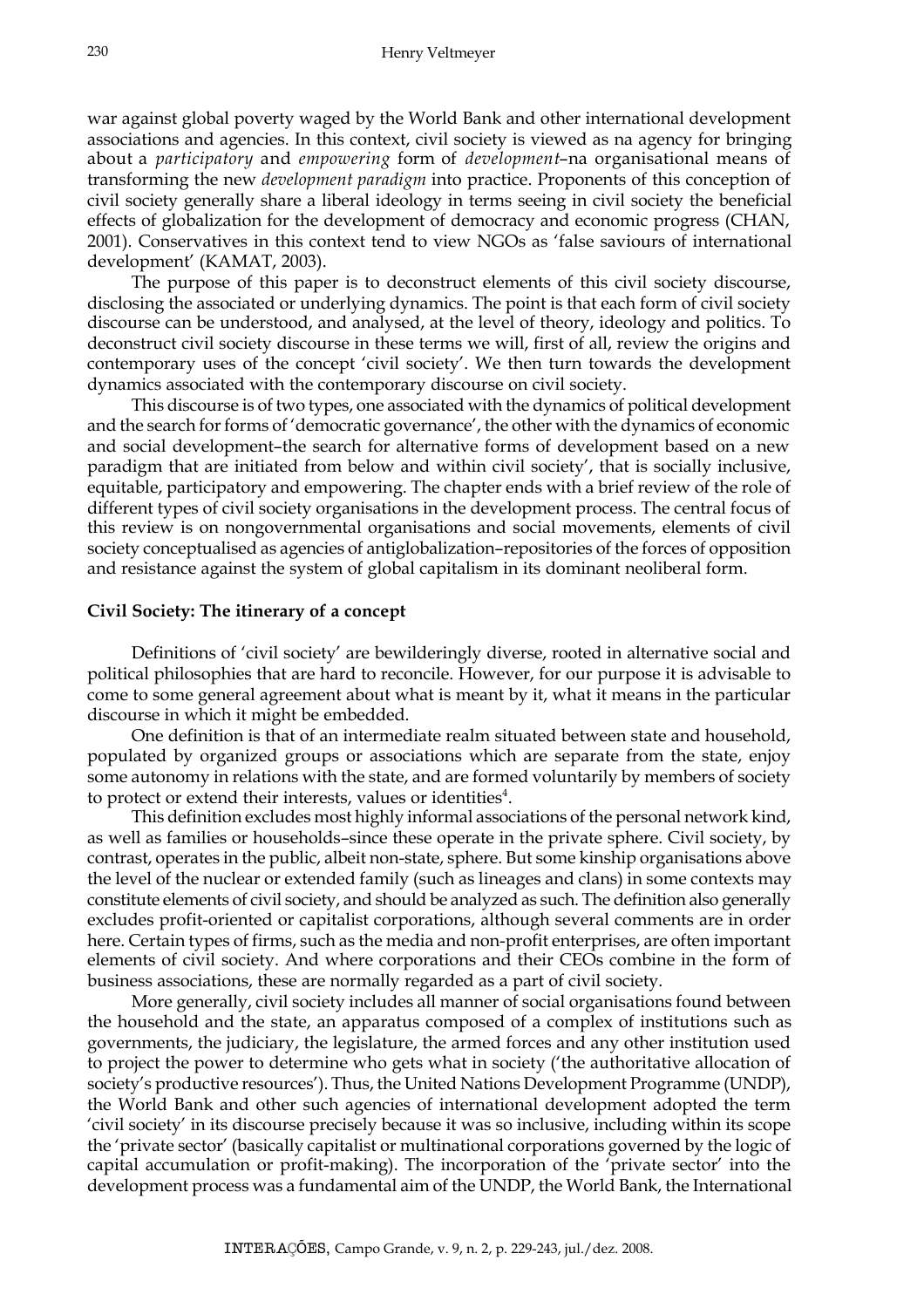Monetary Fund and other such/international financial institutions' that dominate the development process and lead the fight against world poverty (MITLIN,  $1998$ <sup>5</sup>.

It could be argued that clandestine organisations or paramilitary organisations such as… in Colombia should be excluded because they do not operate in full public view. However, given that (i) in some contexts (for example, Colombia) they are important in state-society relations; (ii) clandestine groups can be transformed into associations that operate in the open; (iii) that some of them are forced to operate clandestinely by government bans; and (iv) in some discourses they are alluded to if not defined, they should probably be included.

Political parties present some conceptual difficulty. They are sometimes seen, at least in the 'liberal' tradition, as part of civil society. But there are several problems here. First, parties usually serve as bridges between civil society and government. They straddle the division between the two in ways that may undermine their loyalty and responsiveness to civil society. And since they often exercise state power and act on the imperatives of government, many of them are not strictly speaking representative of civil society. They can also be part of or become involved in government efforts to control, repress, intimidate, marginalize, or co-opt civil society in ways that damage it. Second, some parties are so entirely the creations (and/ or the creators) of governments or states (or they are so dependent upon governments) that they scarcely qualify as elements or representatives of civil society.

Finally, civil society or *nongovernmental organisations* (NGOs) are generally issue-oriented in their actions rather than class-based, raising questions about whether or not to include social movements. *Social movements* are generally concerned with disputing state Power– with bringing about a change in government policies or, like political parties, in governments themselves (albeit in a different way–mobilizing the forces of opposition and resistance rather than participating in elections). In contrast to social movements (see discussion below), civil society in the form of NGOs (or in the voluntary sector) are generally concerned with more specific interest groups and issues such as the environment, the discrimination or empowerment of women, human rights, development education, disaster or other forms of relief or emergency aid, or poverty alleviation. Some analysts see in NGOs a very different form of organisation from classbased organisations such as social movements whose raison d'etre and objectives are much moiré 'diffuse'–not issue-oriented as much as concerned to bring about a change in government policy or in the class system behind it.

The type of organisation encompassed by the term 'civil society' is not the only issue. Social organisations generally take four fundamental forms: (i) *associations* or *associational* (sharing an organisational objective); (ii) *communities* or *community-based* (held together by social bonds and a culture of solidarity, a shared sense of belonging); (iii) *class-based organisations* (defined by a pursuit of class interest or political power); and (iv) *networks* (informal or formal, social relations horizontal in form]. For convenience, civil society analysis normally or often focuses on the first two types, treating the third as 'economic' (for example, multinational corporate forms of capitalist enterprise) or 'political' (for example, political parties) rather than 'social' forms of organisation. As for social networks they can lead to or be combined with both associational or community-type social relationships among the units, but what characterises them is horizontality and, in a community context, opportunities for building 'social capital' based on shared norms of reciprocity and a culture of solidarity. In this typological context, social organisations can be numerous and diverse, with overlapping memberships, referring to one of four ways of achieving shared purposes and common objectives.

The size and strength of 'civil society' in this organisational context is normally measured in terms of the number of 'active' formally constituted social organisations, the density of the resulting social fabric, and the networks that bring people together to act collectively to achieve or in pursuit of their shared goals and common objectives. A major factor here is the degree to which people rely on governments or the state, as opposed to their own social organisations and networks, to achieve these goals and objectives. Thus, from the 1950s to the 1950s, with the growth of the welfare and development state (in which governments assumed primary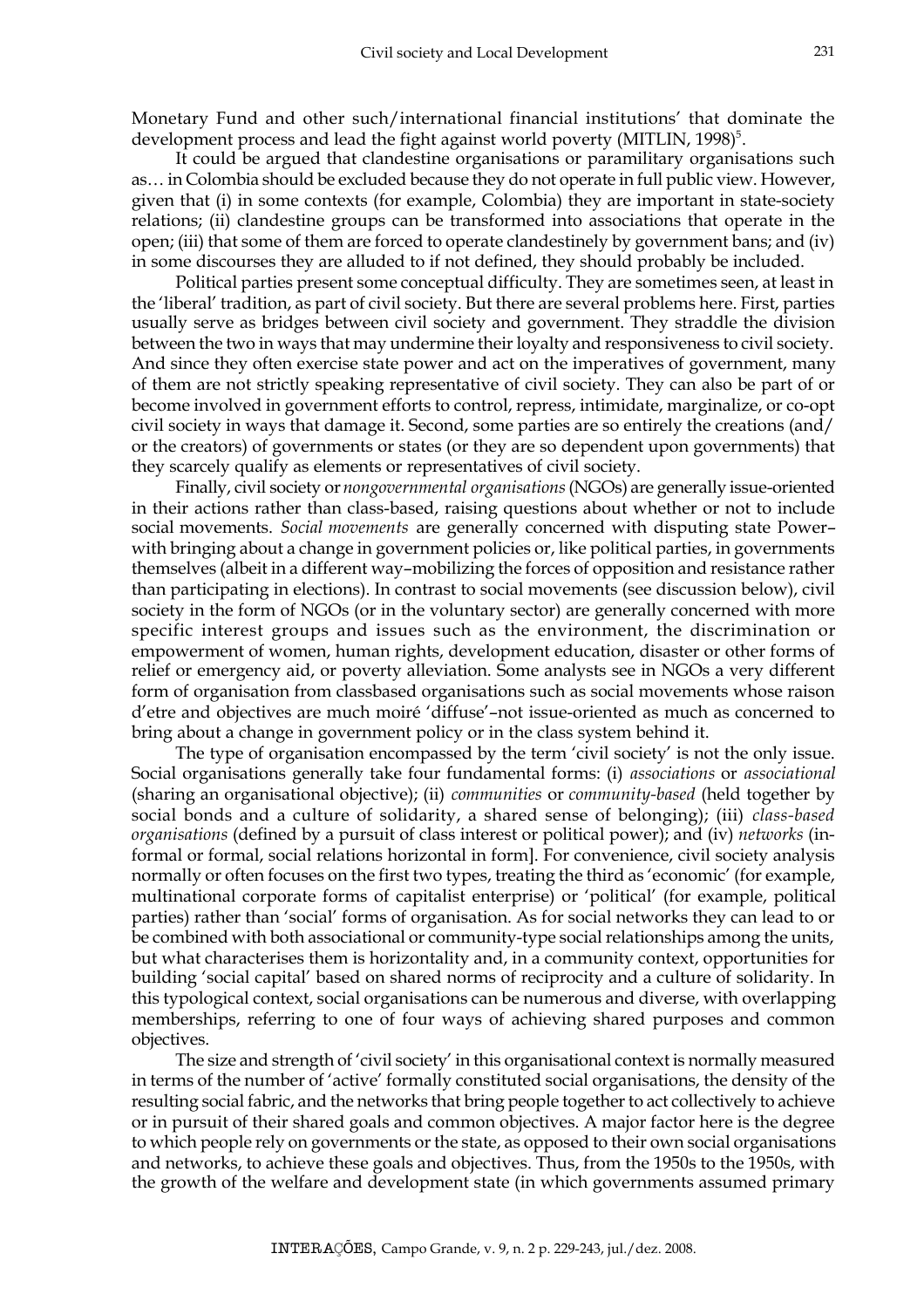responsibility for both welfare and development) many societies increased their reliance on the government, with a corresponding weakening or aborted development of 'civil society'. In the 1980s, in a new context defined by the insertion of many countries into the system of global capitalism, there was a general retreat of the state, resulting in a corresponding growth and strengthening of civil society in societies that participated in this process $6$ .

The emergence, strengthening and role of civil society organisations in this new context– and of course the process has been variable, advancing in some places more than others–is discussed below.

# **Civil society in historic and the current context: Setting the Stage**

Social change can be analysed in terms of three dynamic factors; *agency* (the strategies pursued and actions taken by diverse organisations and individuals), *structure* (the institutionalized practices that shape or limit action) and *context* (the specific 'situation' or historic conjuncture of objectively given and subjectively experienced 'conditions' of social or political action). In regard to the emergence, growth and strengthening of civil society in the 1980s there are at least five contextual elements. Each of these elements takes the form of a variable but persistent trend, which can be analysed in terms of three critical dimensions: (i) the actions or policies that provide the driving forces of the social change process; (ii) the social, economic and political impacts of these actions and policies; and (iii) the strategic and political responses to these impacts by different social groups and classes, according to their location in the social structure and the broader system of global capitalism.

- Globalization<sup>7</sup>: The process of globalization-the integration of countries across the world into a new world order in which the forces of economic and political 'freedom' (free trade, the market, the private sector, democracy, etc. are able and allowed to flourish–has had an ambiguous impact on civil society organisations. On the one hand, like other domestic agencies such as the state and private business, the invasive pressures of global markets often compromise their autonomy or sovereignty. On the other hand, globalization– particularly in terms of freer flows of information and communication across national boundaries–has fostered the spread of 'transnational communities' and an incipient *global civil society* (see discussion below).
- *Democratization/political liberalization*: The spread of democratization in recent years has changed the political and institutional environment in which civil society organisations operate. In some cases civil society has been the locus of active opposition to authoritarian governments, providing a breeding ground for alternative, participatory or 'democratic' forms of political organisation–and governance. In other cases civil society is marginalized or weakened through state repression or withdrawal from active engagement in politics. Civil society in this context may constitute the locus in which civic values and norms of democratic engagement are nurtured, although greater political freedom can be exploited by self-interested groups to advance narrow, self-interested agendas that can so exacerbate political conflict as to undermine 'good', that is, 'democratic' governance.
- *Reform of political structures/political liberalization*: Democratization has often entailed the reform of existing political structures (democratizing the relation between the state and society) or the creation of new, more democratic structures. This can involve constitutional redesign, the devolution of power to local governments *(decentralization*), and formal arrangements to widen public access to policy-making and/or ensuring greater accountability and transparency. These political developments can provide space for civil society organisations to engage in new activities, strengthen their interaction with politicians and public officials, and involve larger number of people in active politics and government affairs.
- *Institutional rebalancing in the interest of 'good governance'*: Challenges to the fiscal capacity of states<sup>8</sup>, and doubts about their institutional efficacy and political character, have led to efforts to 'rebalance' systems of social welfare provision in favour of the market (the 'private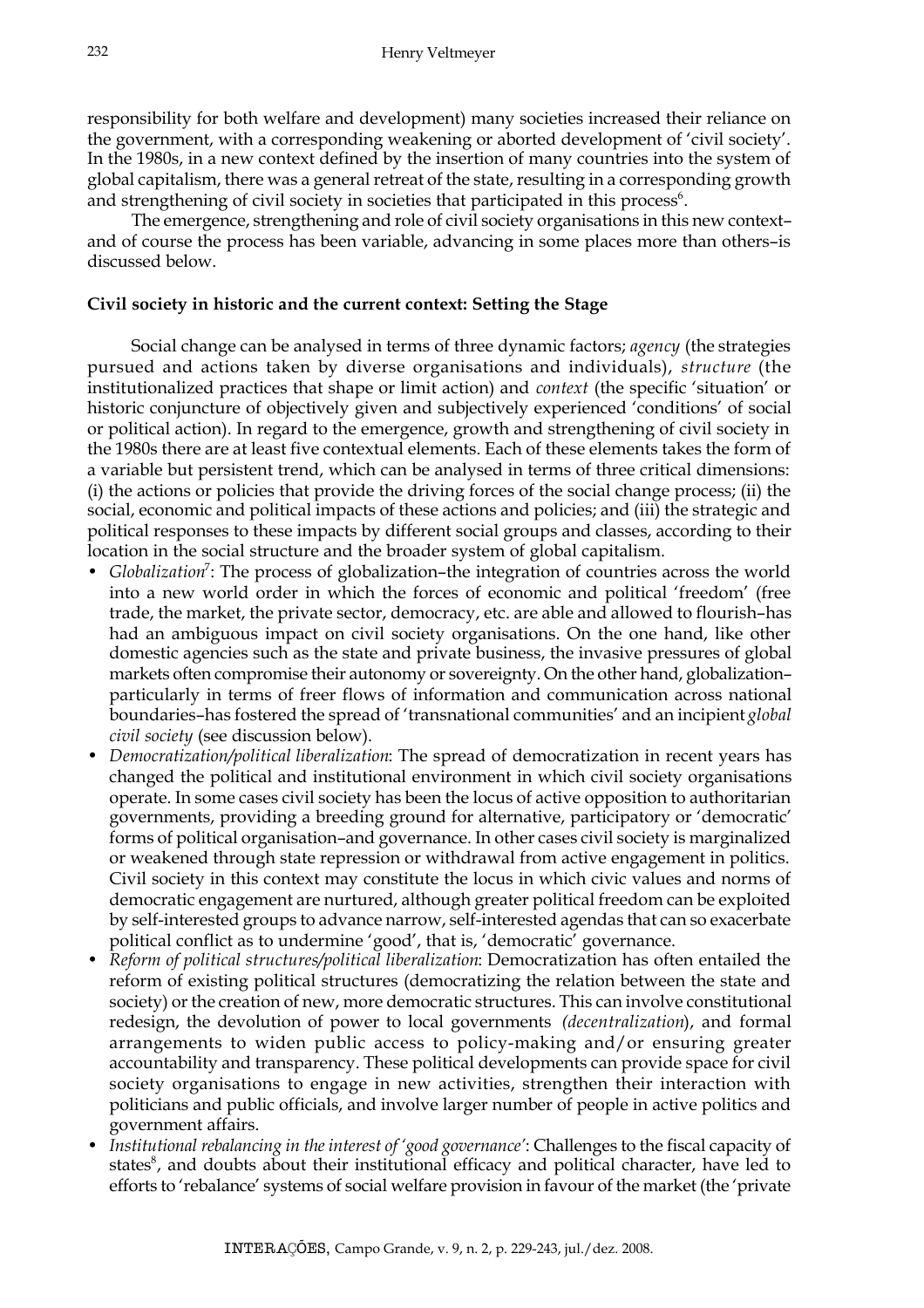sector') and civil society organisations. This has sometimes meant that civic organisations have taken on responsibilities for providing social goods and public services to their own constituencies and wider communities, requiring a rethink of their organisational structures, financial base and relations with government. More generally it has meant a reduced role of governments in maintaining political order and an enlarged role of civil society in this regard<sup>9</sup>.

- *Privatization*<sup>10</sup>: The rapid economic growth experienced by many developing countries in the 1950s, the 1960s and 1970s in large measure was fuelled by growth of the public sector and a policy of nationalization–taking over from the 'private sector' (the multinational corporations, that is), and buying out firms, in the strategic sectors of the economy (oil production, for example). In the 1980s this policy was reversed in a new policy of privatization: turning over state enterprises to private enterprise under the guise of a presumed 'efficiency'. This new policy allowed capitalist corporations–often multinational in form and foreign-owned–to acquire these enterprises at bargainbasement prices, often greatly enriching their new owners $^{11}$ .
- *Decentralization*<sup>12</sup>: Until 1980 or so political scientists (and economists, for that matter) in both liberal and conservative traditions generally subscribed to the notion that democracy was not necessarily conducive to economic development–that authoritarian regimes provided a better agency. In the 1980s, however, there was a sea-change in this idea, leading to the contrary notion that economic liberalisation would lead to political liberalisation or vice versa. This idea, together with the ideology of a minimalist state, led to widespread calls for 'democracy' and 'good governance' in the form of a more participatory form of politics and development. To establish the required institutional framework for these developments (and, at the same time, to reduce fiscal pressures on governments) the World Bank, on the basis of lessons drawn from Chile, argued the need for a policy of administrative decentralization, with a partnership approach to both local governments and civil society (BLAIR, 1995; RONDINELLI, McCULLOUGH and JOHNSON, 1989), UNDP. 1996; WORLD BANK, 1994).
- *Economic liberalization*: The major improvement in socioeconomic conditions characteristic of the 1950s and 1960s was based on the active agency of governments in redistributing for the common benefit market-generated wealth and incomes. In the developing countries of the global south, it was also based on protectionism, a policy designed to protect the fledgling industry from the forces of the world market, to give domestic companies a chance to grow by placing restrictions on foreign investment and the operations of the multinational corporations in their countries. Under the 'new economic model' of freemarket capitalism and neoliberal globalization this policy was reversed.

Economic liberalization has had a number of contradictory consequences for civil society. In some contexts it weakened predatory state structures and limit the scope for 'rent-seeking behaviour'13 by political and bureaucratic elites. It is clear that some groups are better placed than others to exploit the opportunities created by liberalization for advancing their own economic agendas, and organisations representing their interests can wield considerable influence over decision-making. The removal of price controls and other restrictions on economic activity are often accompanied by the growth of the informal economy, and the emergence of a dense network of groups and associations geared toward the advancement of collective economic interests. The removal of safetynets and reduction in government welfare spending gives rise to a proliferation of selfhelp groups and development associations whose mandate is to provide relief and services to people marginalized or impoverished by market reforms.

• *Deregulation*. State-led development is predicated on government regulation of private economic activity and markets in the public interest. However, from the perspective of firms concerned with maximising their profit-making opportunities this policy is viewed as an intolerable attack on freedom that inevitably results in 'inefficiency' and a distortion of market forces which, if unhindered, produces an optimal distribution of society's productive resources and incomes. In the 1980s, the perceived 'failure' of the state in the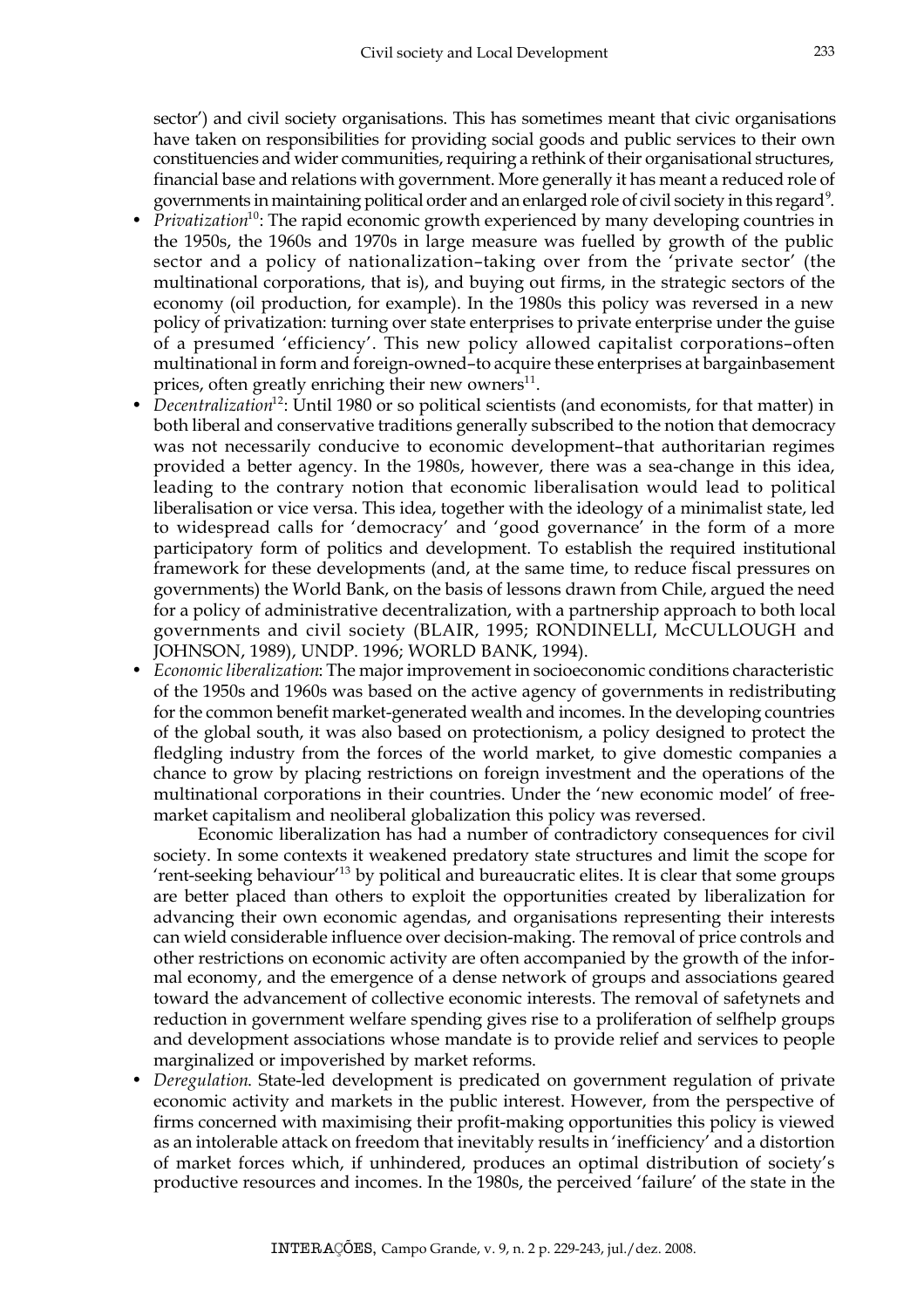form of a widespread fiscal crisis (an inability to finance from government revenues costly social and development programs) crated political conditions for a reversal of this regulatory approach and the implementation of a deregulation policy.

# **The economic and political dynamics of development and civil society**

Development is understood as a combination of improvements in the quality of people's lives–marked by a reduction or alleviation of poverty, an increased capacity to meet the basic needs of society's members and the sustainability of livelihoods and the empowerment–and the changes in institutionalised practices or 'structures' needed to bring about these improvements, the idea of development can be traced back to an 18th century project based on the idea of progress–of the possibility of and necessity for a better form of society characterised by freedom from tyranny, superstition and poverty, and social equality. However, it was reinvented, as it were, in 1948, in the context of [i] a post war world order based on the IMF, the World Bank and GATT, a free trade negotiating forum; [ii] an emerging eastwest conflict and cold war; and [iii] a national independence struggle by countries seeking to escape the yoke of European colonialism… and imperial power–Pax Britannica in the prewar and Pax Americana in the new post war context.

In this context, international cooperation for development–foreign aid in the official parlance–nation-building and capitalist industrialization and modernisation was designed as a means of ensuring that those countries emerging from colonialism would not fall prey to the lure of communism. The active agent of this process was the state in the form of policies and programs designed to (i) increase the rate of savings and productive investment [capital accumulation] [ii] invest these savings in new technology and industrial expansion] modernisation and industrialization] [iii] the social redistribution of some market-generated incomes, by means of progressive taxation, to social and development programs; and [iv[technical and financial assistance to emerging developing countries in the south.

From 1948, at the outset of his development process signalled by Harry Truman's 4- Point Program (of development assistance), to the early 1970s, when the world capitalist system ran out of steam and entered a period of prolonged crisis, these policies and this stateled form of development generated an unprecedented period of economic growth and societal transformation [industrialization and modernisation]. Growth rates in this period, fuelled by rising wages and a rapid growth of the domestic market as well as international trade, exceeded by a factor of two the economic growth rates of previous decades, resulting in an incremental but steady improvement in the physical quality of life and the social conditions of health, education and welfare. Historians have dubbed these advances as the 'golden age of capitalism' (MARGLIN and SCHOR, 1990).

In 1973, at the height of an apparent crisis of overproduction, characterised by cutthroat competition, saturated markets and stagnation, inflation, sluggish productivity and falling profits, the capitalist class in the rich countries in the OECD, the CEOs of its enterprises, and governments in their employ or service, abandoned the system that had served them so well. Or, to be more precise, they sought to renovate this system, to resolve the crisis of capitalist production by (i) changing the relationship of capital to labour, advancing the former and weakening the latter<sup>14</sup>; (ii) the incorporation of new production technologies and a new regime of accumulation and labour regulation [postfordism]; the relocation overseas of labourintensive lines of industrial production, creating hereby, unwittingly it might be added, a new international division of labour; and, above all [iv] a process of structural adjustment in macroeconomic policy and globalization, generating in the process, intentionally, a 'new world order' The policies that facilitated this process generated epoch-defining changes, a seismic shift in international relations–a new world order in which the forces of freedom and democracy can prevail.

By the end of the 1980s, most countries had been brought into line with the 'new world order' of neoliberal globalization and free market capitalism. In the 1970s, in the first phase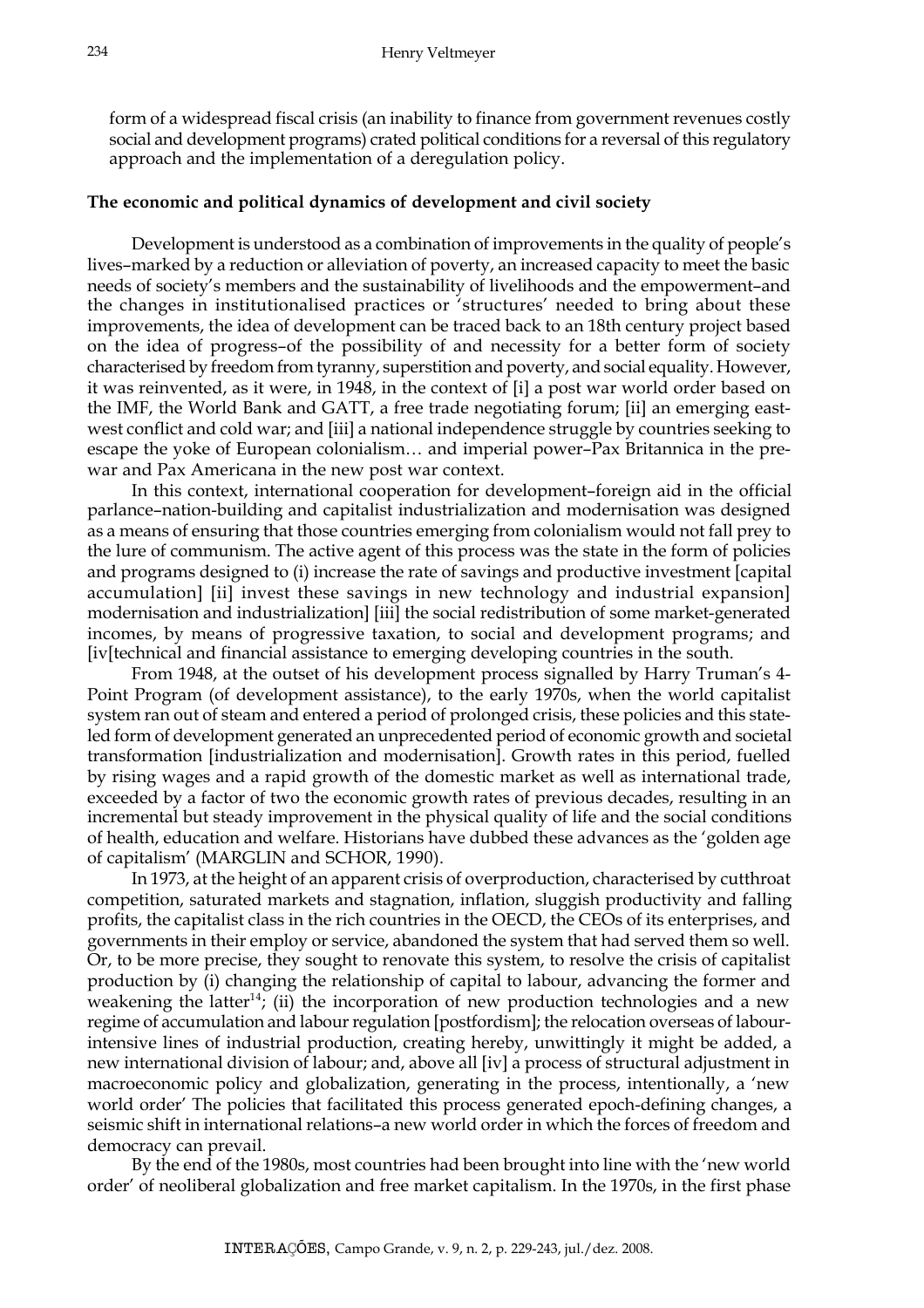of neoliberal experiments the implementing agency was a series of military regimes in the southern cone of south America–in Chile, Argentina and Uruguay Veltmeyer and Petras, 1997, 2000). When these experiments with neoliberal policies crashed and burned in the early 1980s, a new crop of liberal democratic regimes, forced into line by the realities of a regionwide debt crisis of historic proportions, initiated a second round of neoliberal policy reforms. They did so with the assistance of na emerging civil society in the so-called third sector of non-profit, voluntary associations and nongovernmental organisations. These organisations, formed in response to a generalised retreat of many governments from their erstwhile primary responsibility for economic development and social welfare, were enlisted by International Financial Institutions (IFIs) such as the World Bank and the international community of development associations and aid donors to mediate with the poor, to assist them in their self-development efforts in return for an acceptance of their policy advice (CARROLL, 1992).

The scholarly literature on these issues is divided. Some see the development NGOs as 'saviours', rescuing the capitalism system from itself (CARROTHERS, 1999; HAYDEN 2002; KAMAT, 2003). These authors emphasise the role of NGOs not so much in delivering economic assistance (micro-development projects or poverty alleviation funds) but in democracy promotion, which, Ottaway (2003: vi) notes, is a 'new activity in which the aid agencies and NGOs [originally] embarked [upon] with some trepidation and misgivings' but that in the early 1990s '[came] of age.' Others, however, see them as stalking horses for global capitalism and neoliberalism, Trojan horses to facilitate the entry of foreign investment and the domestic operations of multinational corporations–and, in the process, to help them realise the imperial dream of some for world domination (PETRAS and VELTMEYER, 2001, 2005, 2007).

## **NGOs: catalysts of development, saviours or agents of outside interests?**

The major expression of civil society in the 1980s was the 'voluntary private association' or 'nongovernmental organisation', formed in what at the time was defined as the 'third sector' (vs. the 'private sector', composed of profit-making economic enterprises, and the 'public sector', referring here to organisations and enterprises set up by the government).

At the beginning of the decade there were relatively few such organisations, most of them organised as voluntary associations to provide poverty relief or to assist communities in their adaptation to the forces of change. By the end of the decade, however, these nongovernmental third sector organisations had mushroomed, responding as they did to the vacuum left by the retreating, assuming responsibilities hitherto given to governments. It is estimated that by 1990s there were literally tens of thousands of developmental NGOs, organised to assist poor communities in the quest for selfdevelopment, as well as NGOs formed in the struggle against the violation of human rights, environmental protection and other such issues of concern to the urban middle class. Political sociologists, armed with a postmodern political imagination, saw this development as the emergence of 'new social movements', concerned with an array of diverse issues (ESCOBAR and ALVAREZ, 1992) rather than state power and transformative social change. Traditional social movements b y contrast were viewed as class-based and concerned with transformative social change.

NGOs were enlisted by the international financial institutions such as the World Bank and the governmental and intergovernmental organisation as strategic partners in the war against poverty, to act as intermediaries between the providers of financial and technical assistance and the poor communities ravaged by the forces of modernization and change, and abandoned by their governments (at the behest of these 'overseas development associations'). 'Development' here was conceived within the optics of a new paradigm that valorised 'popular participation' and grassroots self-development that is initiated 'from below'– from within civil society.

To create an appropriate institutional framework for such an 'alternative' form of development, the IFIs and the development associations engaged in 'international cooperation' promoted a policy of administrative decentralization, which in short order was incorporated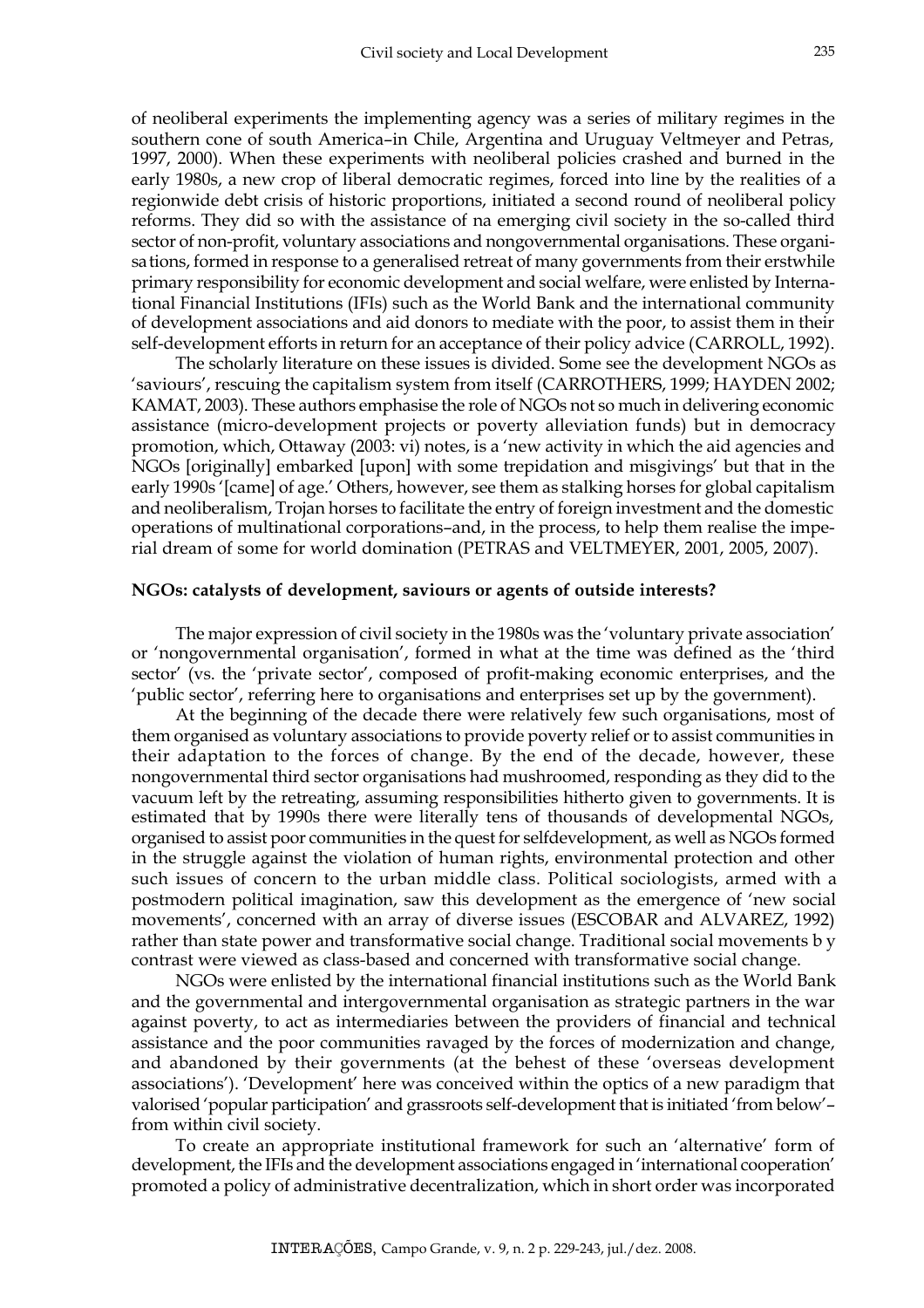into the NEM, together with the structural reforms mandated by this model as the cost of admission into the new world order: privatization of public enterprises, financial and trade liberalization, deregulation of markets and private economic activity, and democratization– of both the state-civil society relation and the political regime, replacing authoritarian rule with liberal democracy and the rule of law.

The NGOs in this context were recruited not only to mediate between the aid donors and the poor communities but to carry into the localities and communities of the poor the gospel of capitalism and democracy, the virtues of private enterprise and reform. By the end of the decade and into the 1990s, the marriage between economic and political liberalization had been consummated in many countries with the NGOs acting as midwife. In the process the NGOs helped dampen the fires of revolutionary ferment among the rural poor, who were encouraged to turn away from the confrontational politics of class-based organisations and the anti-systemic social movements.

There are at least two fundamental theoretical perspectives on these NGOs in this development context. One group of scholars view them essentially as saviours, catalysts of a grassroots virtuous form of development that is initiated from within civil society, and is participatory, empowering of women and the poor, equitable and socially inclusive, human in form and scale, and sustainable in terms of both the environment and livelihoods.

Other scholars, however, take a less sanguine and very different view of these development NGOs, viewing many of them not as catalysts of development but as the stalking horse of neoliberal globalization, a Trojan Horse for global capitalism–the paid, if often unwitting, agents of US imperialism (WALLACE, 2003). Proponents of this view argue in effect that NGOs do not serve the interests of the rural poor as much as the interests of their masters, the new 'rulers of the world', *a transnational capitalist class* composed of corporate CEOs, financiers and major investors–and the guardians of the new world order and its billionaire beneficiaries.

The argument of these scholars is that NGOs are enlisted as front-line soldiers in the war on poverty, in the localities and communities of the poor, to provide what assistance (poverty alleviation funds) might be available and, in the process, instill respect for the virtues of capitalism and democracy. The war on poverty, it is argued, is simply a charade t mask the real agenda: to create a world safe for capital–to facilitate the entry of foreign investment and the multinational corporations. The implicit mandate of these NGO, it is also argued, is to help turn the rural poor away from joining the social movements and a confrontational politics of direct action against government policy; to seek change and improvements in their lives not by challenging the structure of economic and political power but rather to turn inwards–to change not the system but themselves (empowering them to act on their own behalf); to seek improvements and change in the local spaces of the power structure rather than challenging this power. That is, NGOs are seen as unwitting agents of outside forces and interests, helping to depoliticise the poor in their struggle for change.

## **The emergence of a global civil society: The political dynamics of antiglobalization**

"Globalization policies have... increased inequality between and within nations" (IFG website). "Globalization raises incomes, and the poor participate fully" (*The Economist*).

"It is evident that globalization produces a few winners and makes most of us losers" (PETER MARTIN, former Prime Minister Canada).

"Globalisation is not politically, environmentally or morally sustainable. It is civilizationally unacceptable" (KARI LEVITT, CASID Address, 2001).

The measures associated with neoliberal policies in the 1990s led to a dramatic increase in social inequalities–disparities in the global and intra-regional social distribution of wealth and poverty, marked by an extension and deepening of existing poverty, and a social polarization between the rich and the poor. In the 1990s this 'inequality predicament' (as the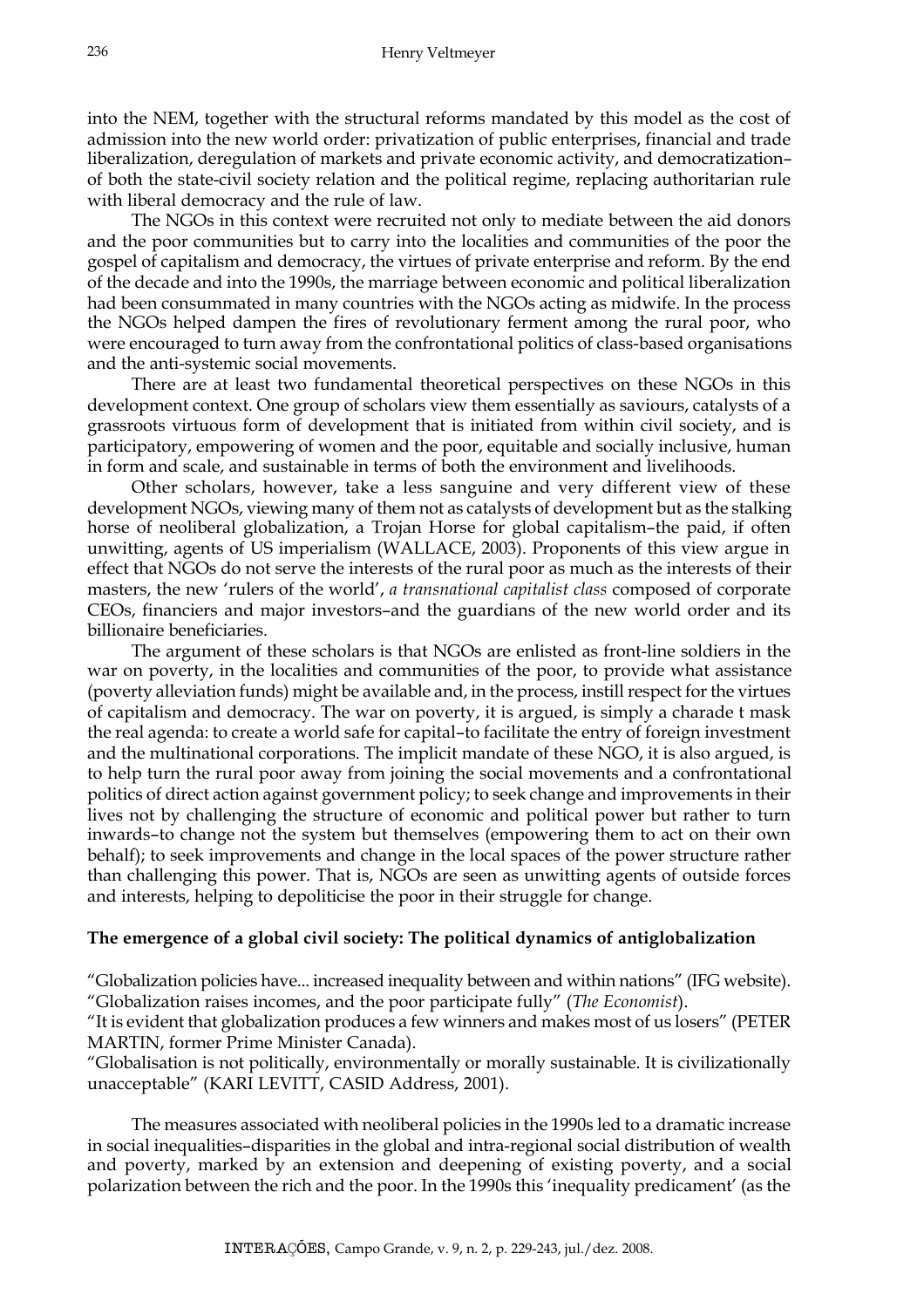United Nations, in a 2005 study, defines this 'development') assumed grotesque proportions. In a world of spreading poverty neoliberal policies sprouted a new class of multi-billionaires, the clear 'winners' of globalization. In 1996, according to Forbes magazine, there were 793 of them but within a year the number of multi-billionaires had grown to 946. In the US there were just 13 billionaires in 1985. Today, according to *Forbes* magazine, there are 415, representing the top. 01% of the population who have managed to appropriate 25% of all the wealth produced in the US over the past two decades. In 2005, neoliberal policies created 227,000 millionaires. The wealth of these millionaires was \$30 trillion, more than the combined GDP of China, Brazil, Russia and the EU (HARRIS, 2007)<sup>15</sup>.

The UNDP (1996, 2001) estimates that a roomful of these superrich, fewer than 300, roomful of just 358 individuals, dispose of the equivalent income of 45% of the world's poorest (3.5 billion), who have to subsist on less tha \$2 a day, a statistic that the UNDP understandably finds 'grotesque'. The total wealth of the world's richest individuals (Forbes list of billionaires), representing a one hundred millionth of the population, increased their wealth this year by 35% to 3.5\$ trillion–more than the total wealth of the world's poor. In other words, poverty is the product of the same policies and the same system that generated a very unevenly distributed wealth: wealth for the few, the 'winners' of globalization, and poverty and immiseration for the many, the 'losers'.

Neoliberal policies that the World Bank describes as 'pro-growth' and 'pro-poor' has produced not only mass poverty but also made some individuals incredibly rich–the Forbes magazine's list of billionaires–up from 793 in 2006 to 946 this year. However, the 'losers' in the global competition for wealth–or the victims, to be more precise–have not been passive in their response to neoliberal globalization. They have responded by forming and joining a social movement of opposition to these policies., resistance against the dynamics of globalizing capital. This movement has taken diverse forms both in the north and the south. In the global south (societies in the developing world) the movement is based on, and by and large has been led by, the indigenous communities and peasant farmers whose physical quality of life, livelihoods and communities have been the major targets and victims of 'globalization'. The working class, in both its waged/formal and unwaged/informal forms are also victims. But the capacity of the workers to wage a defensive or offensive struggle has been dramatically diminished over the pas two decades, turning over leadership of the popular movement to the landless rural workers, peasant farmers and indigenous communities.

As for the north (the rich industrial societies in the OECD–mostly in Europe, North America), the antiglobalization movement is centred in the urban centres, based on the middle class in these centres, and has taken the form of antiglobalization–opposition to the agenda of corporate capital. Unlike the situation in the south, where antiglobalization is directed against governments and government policies, the antiglobalization movement in the north (see Insert D) has taken and takes the form of counter-summits to the G8 summits, protests organised at the periodic gatherings of the WTO and other such organisations of global capital, and, perhaps more importantly, in the form of a World Social forum, which brings together annually thousands of antiglobalization activists, representing hundreds of civil society organisations, to discuss problems and debate strategy. This antiglobalization movement is not against globalization as such but against its neoliberal form. In this context, antiglobalization is a movement formed in the search for 'another world', a more ethical form of globalization, a more equitable and socially inclusive and participatory form of development–an alternative to neoliberal globalization, capitalism and imperialism.

In the Spring of 2007, the UK Ministry of Defence published a report (*Global Strategic Trends 2007-2036*) warning that the whole system of global capitalism, and with it the new world order, could well be brought down by the mounting forces of opposition and resistance. The Report argues that the excessive inequalities (widening divide), will likely lead to a 'resurgence of not only anti-capitalist ideologies… but also to populism and the revival of Marxism' (2007, p. 3). The Ministry is particularly concerned that the widening global divide in wealth and income–what the UN has termed 'the inequality predicament'–has spawned a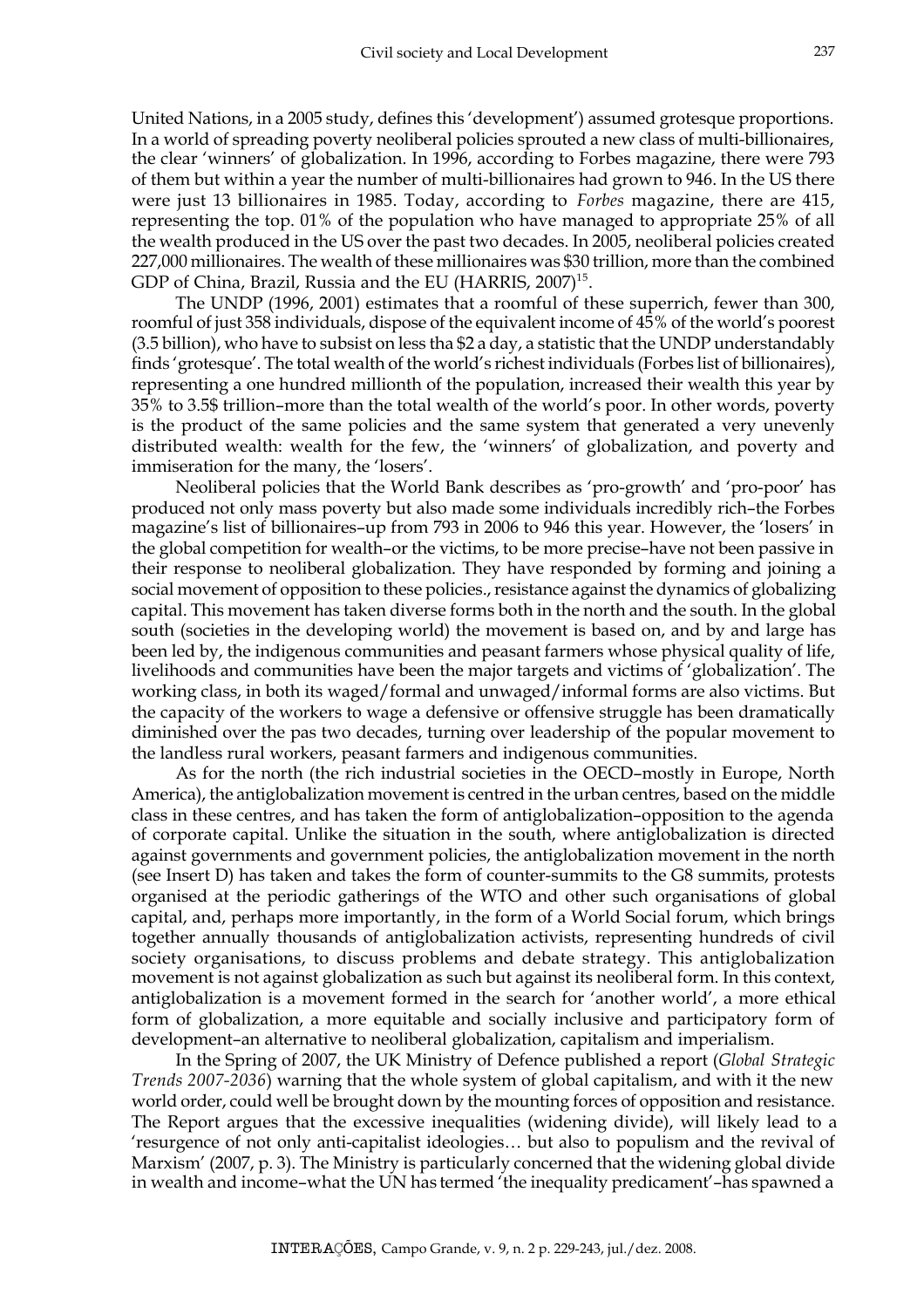mass global justice movement, a broad movement that threaten to unite the most diverse forces of resistance and opposition to neoliberal globalization.

The meaning of this antiglobalization movement, and the growth of a transnational civil society committed to the search for 'another world', is subject to continuing debate. Some see it as a palliative. Others see it as the salvation of humanity on a fast road to selfdestruction. But there is no question that it might very well scuttle the best-laid plans of the new world order architects for imperial rule.

## **Civil society and local development**

The search for a new development paradigm can be traced back to the1970s but it acquired a particular vigour and a very broad scope in the 1980s with the turn towards a 'new economic model' prioritizing the free market. The proponents of a new paradigm visualized development as community-based and/or localized, reaching beyond both the state and the market into the localities and communities of the rural poor. The aim of theorists and practitioners in this context was to advance development that was human in form and scale, sustainable in terms of the environment and livelihoods, socially inclusive and equitable and participatory–initiated 'from below' and 'from within' civil society as opposed to 'from above' (government) and 'the outside' (international assistance).

To some extent this paradigm shift has to with a longstanding concern to give development a more distinct *social* dimension. From the beginnings the study of development was dominated by economics and economists. In this study, the 'social' and the 'political' were usually abstracted from analysis, treated as 'externalities' in a process conceived of in strictly economic terms. But within the framework of the 'new paradigm' the 'social' was given more weight, even in the analysis of 'capital', the sum total of society's wealth-begetting wealth. Economists had formulated the theory that economic development was based on capital accumulation, and that it was advanced by means of an induced increase in the rate of national savings and productive investment of these savings.

However, 'capital' in this theory was defined purely in economic terms–basically money invested the design of new technology and the purchase of labourpower, and the transformation of natural resources into commodities or tradeable goods. Within the framework of the new paradigm, however, society's productive assets ('capital') was also conceived of in social terms, that is, as 'the norms, institutions and organisations that promote trust and cooperation among persons in communities and in the wider society'. Initially advanced by several sociologists (notably James Coleman and Pierre Bourdeau) this notion of 'social capital' was elaborated by leading development economists such as Robert Chambers (1983) and Robert Putnam (1993, 2000, 2002).

This was in the 1980s. In the 1990s this concept of 'social capital' took on a new life, supported and advanced by all manner of scholars, international organisations and policymakers in their development discourse. At issue in this discourse was an alternative way of conceiving, thinking about 'development' and fighting the war against world poverty (DURSTAN, 1999, p. 104)16. More specifically, the proponents of this new approach claimed that the accumulation of social capital based on norms of trust and reciprocal exchange, and a culture of social solidarity, can reduce 'transaction costs' (IFAD) $17$ , produce public goods (North, 1990), facilitate the 'constitution (or strengthening) of sound civil societies' (Putnam, 2000), constitute the poor as 'social actors' and empower them to act on their own behalf. Above all, it was argued, as an asset that the poor have in abundance (their only asset, one could add), social capital promotes self-development of the poor in their localities and communities, alleviating the socioeconomic (and psychological) conditions of poverty.

The book by Robert Putnam, *Making Democracy Work* (1993), by some accounts, served as the catalyst for generating this interest in social capital as a research and policy tool ( ). But the rapid spread and ubiquity of this notion of social capital in academe, and its wide-ranging applications in research, policy-formulation and practice, has given rise to serious questioning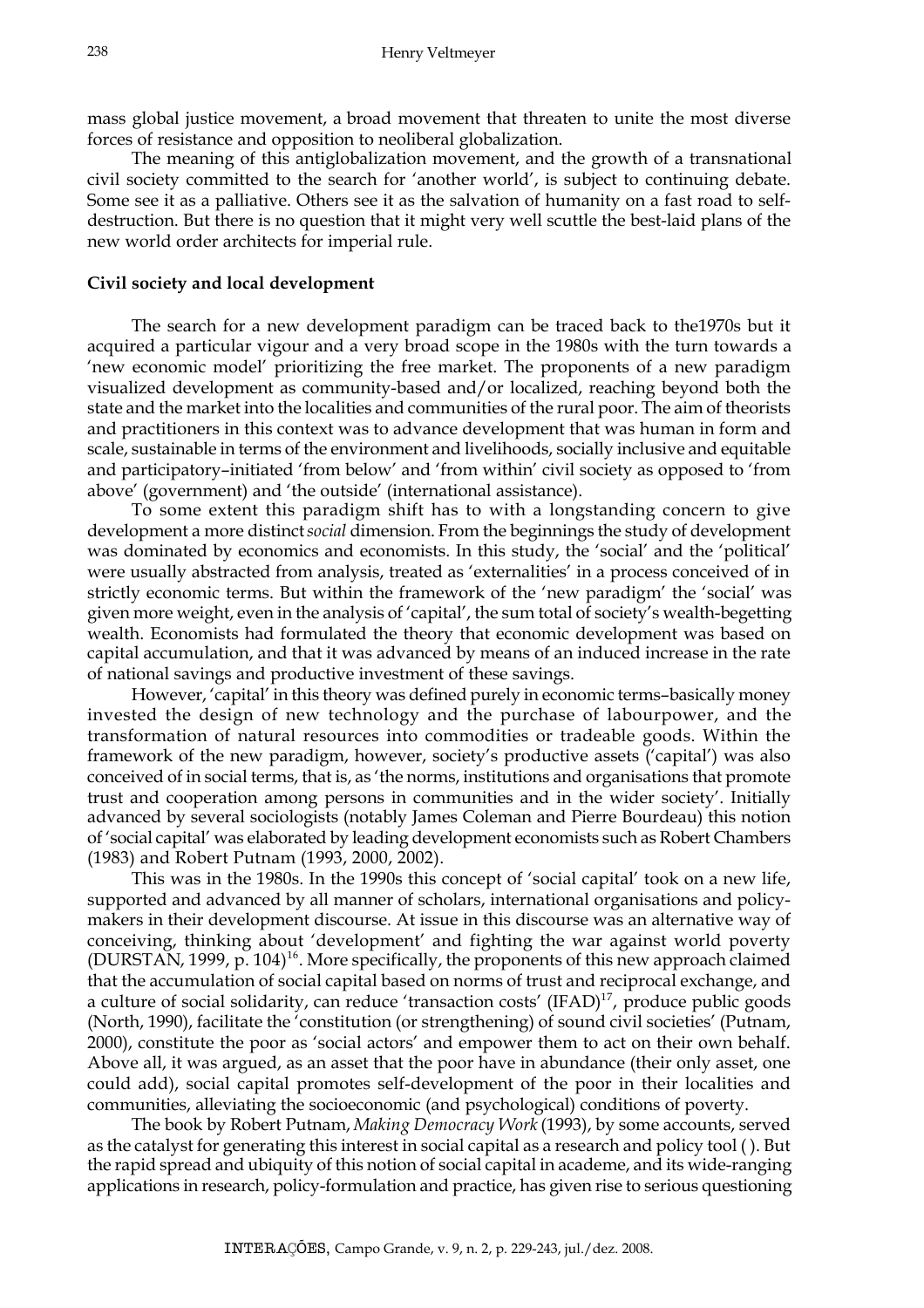and several concerns.

First, what is striking about social capital is not only the extent of its influence but also its ready and enthusiastic acceptance by both scholars and policy-makers. These features are aptly captured by the World Bank's notion of social capital as 'the glue that holds society together', as the 'missing link' in an analysis of the development process (de la ROCHA, 1994; HARRIS and de RENZIO, 1997; SOLOW, 2000).

Secondly, despite the plethora of survey articles that litters the intellectual landscape, the concept is notoriously difficult to define. Most recent contributions to the literature acknowledge this before adding a definition of their own to suit their own purpose (see discussion on this in Fine, 2001). The elusiveness and ambiguity of 'social capital' is reflected in the suggestion that it is merely a metaphor or a heuristic device, and that, in regard to the World Bank's not atypical formulation, based on 'a vicious circle of tautological reasoning and without any basis in empirical fact (PORTES,  $1998$ )<sup>18</sup>.

Thirdly, the concept of social capital is used to describe and explain virtually anything and everything from the networks formed by the poor, the sick, the criminal, and the corrupt to the social dynamics of the (dys)functional family, schooling, community development, work and organisation, democracy and governance, collective action, the intangible assets of the social economy, 'the analysis and promotion of peasant-level development', or, indeed, any aspect of social, cultural and economic activity across time and place–everything, it would seem, except the norms, institutions and social networks formed by those that constitute what John Pilger (2003), the Australian writer, documentary filmmaker and award-winning journalist, terms 'the new rulers of the world', the class that runs the global economy and makes up its rules.

The final concern about social capital is in regard to ideology and politics. In this connection, what appears to be is missing in the analysis informed by the notion of social capital is any concern with economic and political power. The concept of social capital appears to serve analysts and policy-makers in the same way that post-modern social theory serves analysis: as a means of eluding in thought what for most people is all tôo real–the dynamic workings of the world capitalist system. The dynamic power relations that determine life for most people are inverted: what is essentially a class struggle over the allocation of society's productive resources, a matter of state and economic power, is transmuted into 'empowerment'– a sense of capacitation, a feeling of power gained by individuals through participating in decisions (such as how to spend the poverty alleviation funds that come their way) that affect their livelihood and an improvement in the physical quality of their life. The point is that this empowerment means changing oneself (how one feels about one's self) rather than the system and its structure of power relations.

Another form of this criticism is that the concept of social capital, in its use as a research and policy tool, is ideologically all too convenient for the powerful as well as politically demobilising. Harriss's (2001) argument and that of others in this connection makes three points.

One is that in making people responsible for their own development falsely implies that they are responsible for their problems, such as poverty, drawing attention away from the operating structures of the economic and social system. In its broad focus on the dynamics of 'civil society', social capital ignores (abstracts from analysis) the dynamics associated with the formal structures and institutions of society's political economy, particularly that of state power.

A second criticism is that in the way that it is used the concept of social capital has a demobilising effect regarding social transformation or radical change. Local development built on the basis of social capital entails limited improvements with even more limited or no changes in the existing distribution of (or access to) 'capital' in the form of land and related resources, or money in the form of investment capital or credit. Access to and control over these 'resources'–arguably the major factors of economic development–remain in the hands (and institutions) of the rich and powerful while the poor and powerless are encouraged to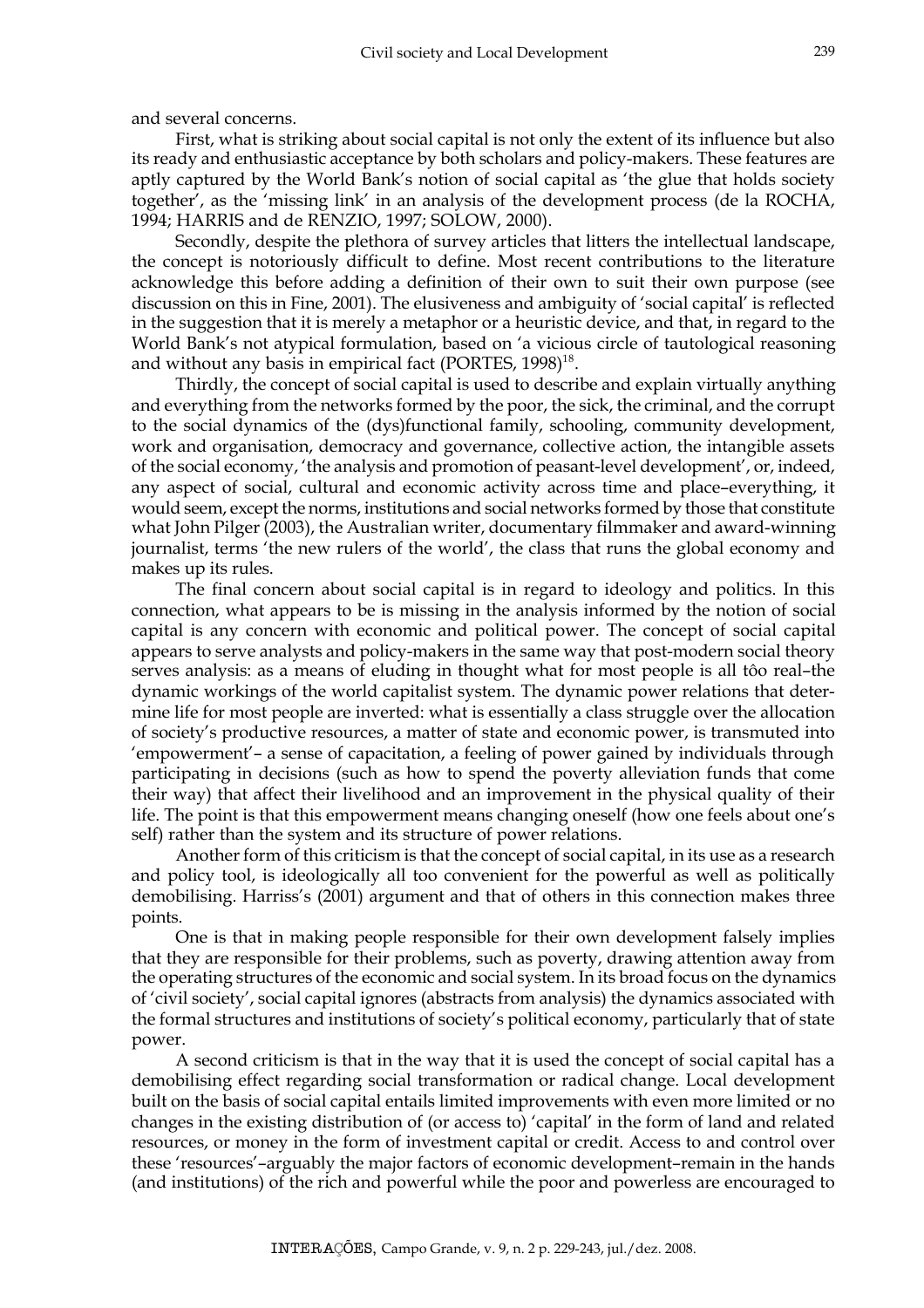exploit their own rather limited resources and to do so without challenging the structure of economic (and political) power. Some critics in this context regard social capital and empowerment as illusory, implying not so much false assumptions or 'unrealistic expectations'– the most common criticism–as a trick used by the rich and powerful to keep the have-nots at bay.

### **Notas**

- <sup>1</sup> 'Good governance' (see the multiple bibliographic reference to various World Bank and UNDP reports) is generally understood to mean a broad array of practices which maximize the common/public good. More specifically, the term denotes to a relation between social organisations and government that conforms to the following 'democratic' principles: transparency, effectiveness, openness, responsiveness, and accountability; the rule of law, acceptance of diversity and pluralism, and social inclusiveness.
- $^2$  The term 'civil society' dates back to the 18th Century French and Scottish enlightenment, when 'philosophers' and like. Ferguson invented the term to distinguish more clearly between 'society' and 'government' in their writings about 'progress'. The idea of 'progress' (the possibility of creating a better alternative form of society), and the notion of 'civil society' was also used in the early nineteenth centuries by philosophers such as Hegel and his nemesis (and later social scientist), Karl Marx. However, the term 'civil society' virtually disappeared from social scientific discourse; it was resurrected in the 1980s by a generation of social scientists concerned once again with creating a new and better form of society– liberated from soviet authoritarianism this time as opposed to the class-based and elitist monarchy of the *ancien regime*).
- <sup>3</sup>'Liberal' in academic discourse has both an ideological and theoretical centre of reference. As 'ideology' (belief in ideas used to promote action) liberalism is defined by the notion, and associated values, of the free individual, and the belief in the need for economic and social progress (slow incremental change or reform) in the direction of individual freedom. As 'theory' it is associated with the notion of *homo economicus*–that economic interactions among individuals in the marketplace is based on the rational calculus, by each individual, of self-interest. This notion is central to both classical and neoclassical economic theory–and to the policies derived from this theory.
- 4 For a more detailed discussion of these definitional issues, see Gordon White, "Civil Society, Democratization and Development: Clearing the Analytical Ground," *Democratization* (AUTUMN, 1994), p. 375-90.
- 5 According to Mitlin (1998), the 'community' of international development associations' (ODAs) shifted from a 'third sector' discourse to a discourse on 'civil society' in the early 1990s as part of an agenda, orchestrated by the UNDP, to incorporate the 'private sector' into the development process. On this agenda see///. The problem with the notion of a 'third sector' was that because 'private sector organisations such as multinational corporations pursued a logic of capital accumulation (profit-making) they were a large part of 'the problem' (underdevelopment and poverty) and could not be part of 'the solution' (development). The advantages of 'civil society' as a concept is that it is more organisationally inclusive, allowing the UNDP and other ODAs and the IFIs to seek to incorporate the private sector in to the development process.
- 6 The early history of the community development movement in the 1950s and the 1960s signified the emergence of a 'pluralist democratic culture' in many developing countries as well as a concern for local development within the framework of liberal reforms of national policy. But the dominant trend was for economic and political development based on the agency of the central government and the state. However, in the new policy environment of 'structural' free market reform this incipient democratic culture was cultivated by the return of civilian constitutional rule, and, at another level, by widespread policies of privatization and decentralization. With the retreat of the state from the economy and its social (and developmental) responsibilities it was left to 'civil society' to pick up the slack – in the form of emergent self-help organisations of the urban poor and a myriad of community-based and nongovernmental organisations to deal with issues of social and economic development such as health, housing, food kitchens (comedores or communal dining halls), capacity building and self-employment. The emergence of a 'civil society' was a predominant feature of the 1980s.
- 7 Globalization, presented as a particular form of international economic integration into the global economy, the NWO, is used to justify and legitimate policies [free trade, the free circulation of capital and the freedom of investment…) that have in fact been imposed by force on the colonies since the late 18th century; policies that in the contemporary context, given a neoliberal twist–downsizing of the state, privatisation, deregulation, liberalisaton, etc.
- 8 In fact, the retreat of the state from the economy, and from its primary responsibility for both welfare and development, was made possible politically by the 'fiscal crisis' experienced by many governments (incapacity to finance its costly social and development programs) and an associated perceived (by neoconservative politicians and policy makers) 'state failure'.
- 9 The institution of 'good governance' implies a democratic regime in which the responsibility for human security and political order is not restricted to the government and other institutions of the state but is widely shared by different civil society organisations (BID, 1996, 2000; OECD, 1997; UNDP, 1996; World Bank, 1994).
- <sup>10</sup> The conjunction of a retreating minimalist state and the exponential increase in community-based NGOs led to the conclusion that the phenomenon was analogous to 'the franchising of the state' (Kamat, 2003: 66). In this context both the donor agencies and the IFIs recommended the privatization of both economic activity and social services –a trend that in any case was already underway– and the allocation of ODA to community-based NGOs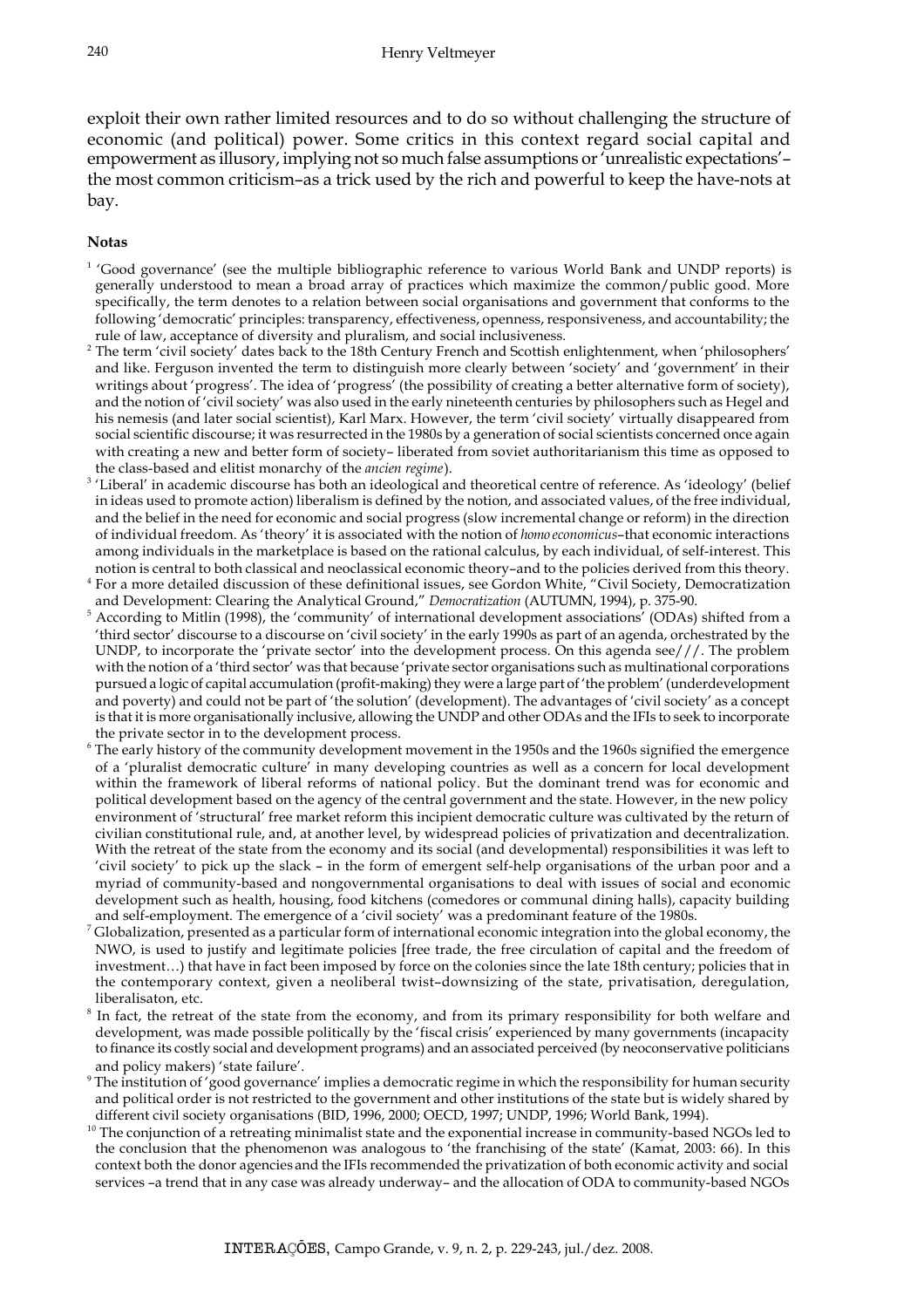for the same programs. Under these conditions the community-based 'grassroots' NGOs proliferated as did the Northern NGOs anxious to occupy the spaces left by a retreating state.

- <sup>11</sup> For example, Carlos Slim, a billionaire business magnate in Mexico, and now, according to Forbes, the richest man in the world, even more so than Bill Gates, 'purchased' Telecom, the country's lucrative state enterprise in the telecommunications sector.
- <sup>12</sup> The early history of the community development movement in the 1950s and the 1960s entailed the emergence of a 'pluralist democratic culture' in many developing countries as well as a concern for local development within the framework of liberal reforms of national policy. But the dominant trend was for economic and political development based on the agency of the central government and the state. However, in the new policy environment of 'structural' free market reform this incipient democratic culture was cultivated by the return of civilian constitutional rule, and, at another level, by widespread policies of privatization and decentralization. With the retreat of the state from the economy and its social (and developmental) responsibilities it was left to 'civil society' to pick up the slack–in the form of emergent self-help organisations of the urban poor and a myriad of community-based and nongovernmental organisations to deal with issues of social and economic development such as health, housing, food kitchens (comedores or communal dining halls), capacity building and selfemployment. The formation of this 'civil society' was a predominant feature of the 1980s.
- <sup>13</sup> 'Rent-seeking' refers to use of the state by members of the political class as a means of self-enrichment, exacting a 'rent' payment from the public (taxpayers) by means of their control of the means of public administration. This notion of 'rent-seeking' has been elaborated by proponents of the 'new political economy', a school of thought committed to a neoclassical theory of the free market (as opposed to the state) as the most efficient means of allocating society's productive resources. In terms of policy and ideology this approach is defined and understood as 'neoliberalism'.
- $14$  Capital is advanced by increasing the rate of savings and investment-increasing the share of national income available for investment relative to household consumption; reducing the share of wages in national income b y com pressing the value of these wages and weakening the capacity of workers to negotiate collective agreements for higher wages and working conditions. The 1960s and 1979s witnessed a general increase in the power of organised labour, reflected in steady increases in the value of the wage, which was pegged to productivity gains. 1968 represented a highpoint in the power of organised labour in the struggle against capital–the last great postwar labour offensive in the struggle for higher wages and better working conditions (DAVIS, 1984). In 1973, in the midst of a system-wide production crisis, capital initiated a counteroffensive, which, by and large was successful, as indicated by a subsequent relative decline in the share of wages in national in come and a decline in the value of the average wage. On this historic struggle see Davis (1984).
- <sup>15</sup> Petras (2007) argues that Bill Gates and others who made their fortunes via technical innovations or wealth/jobgenerating industries or services, were in a distinct minority. The vast majority of these billionaires used the money of others, and speculation to build their fortunes. Many of them, as in Russia, built their personal fortunes by looting public assets, pillaging the state's accumulated assets, stealing and speculative investment in real estate and commodity trading–in construction, telecommunications, chemicals, real estate, agriculture, vodka, foods, land, media, automobiles, airlines.
- <sup>16</sup> For a review of the dynamics of this shift towards 'another development' see, inter alia, Schuurman (1993 and PARPART and VELTMEYER (2004). The contribution made by the school of institutional economics (NORTH, 1990; PUTNAM, 1993) to this approach consists precisely in the concept of social capital as the source of a culture of cooperativism, solidarity and civicism, and the theory that this culture, embodied in the interpersonal links that make up the informal institutions within social organisations, has economic payoffs in the form of 'public goods'.
- $17$  IFAD (2002) has learned that 'strengthening local social capital ensures the sustainability of rural development initiatives by reducing transaction costs in the factor and product markets.'The development of social capital, notes IFAD, 'is particularly important for unemployed landless farmers and rural workers'.
- <sup>18</sup> The World Bank's economic logic flows from institutional economics and its concept of social capital, articulated by Putnam (1993) and North (1990), as the source of a culture of cooperation and civism. As Porter (1998) points out the idea that social capital, embodied in norms of reciprocity and relations of solidarity, give rise to cooperation and civism so that if there is civism there will be social capital, is tautological to the extreme. Not only is the World Bank's reasoning hopelessly circular it is predicated on the unquestioned assumption that lies at the root of neoclassical economics, namely that allowing individuals in their economic exchanges and transactions to pursue their self-interest will somehow contribute to the common good. Thus the World Bank continues to persistently argue, against all sorts of empirical evidence, that a system of free market capitalism based on economic freedom and geared to private profit, like the policies that result ion this system, is good for the poor.

#### **References**

ANNAN, Kofi. The Quiet Revolution. *Global Governance*, 4 (2), p. 123-38, 1998.

ATAL, Yogesh & YEN, Else (eds.). *Poverty and Participation in Civil Society*. Proceedings of A UNESCO/CROP Round Table, World Summit for Social Development. Copenhagen: Denmark, March, 1995.

ATRIA, R.; SILES, M.; Arriagada, M.; ROBISON, L. & WHITEFORD, S. (eds.)*. Social capital and poverty reduction in Latin America and the Caribbean:* towards a new paradigm*.* Santiago: ECLAC, 2004.

BEBBINGTON, A., et al. *The search for empowerment:* social capital as Idea and practice at the World Bank. Kumarian Press, 2006.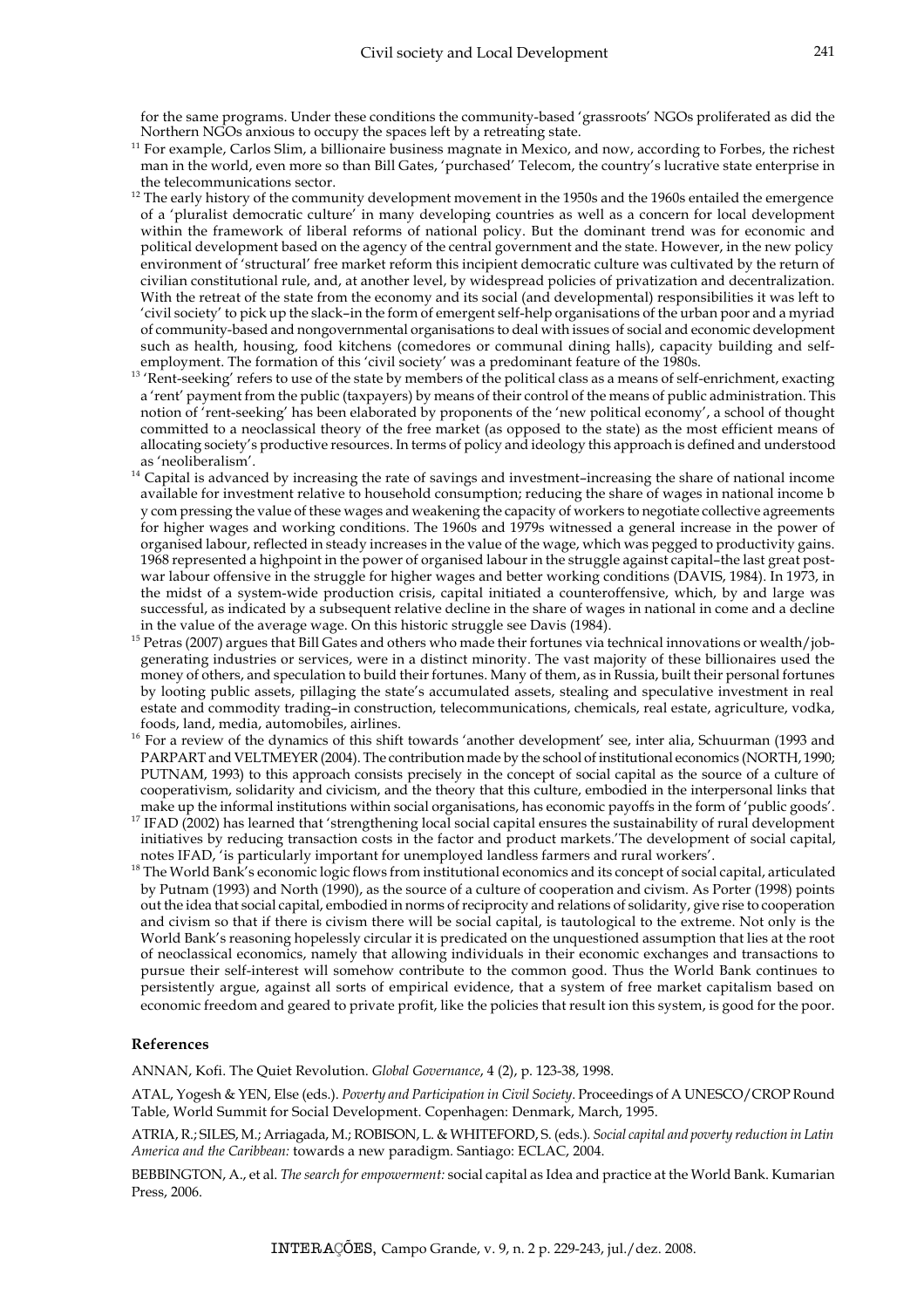BLAIR, H. *Assessing Democratic Decentralization*. A CDIE Concept Paper. Washington DC: USAID, 1995.

CAROTHERS, T. *Aiding democracy abroad*. Washington DC: Carnegie Endowment for International peace, 1999.

CARROLL, T. *Intermediary NGOs.* The supporting link in grassroots development. Kumarian Press, 1992.

CHAMBERS, R. *Whose reality counts*? London: IT Publications, 1997.

CHHOTRAY, V. The Negation of Politics in Participatory Development Projects, Kurnool, Andhra Pradesh. *Development and Change*, 36 (2), 2004.

COURT, J.; HYDEN, G. & MEESE, K. Governance Performance: the Aggregate Picture. *World Survey Discussion Paper*. Tokyo: UNU, 2002.

DAVIS, M. The Political Economy of late-Imperial America. *New Left Review.* 143, Jan.-Feb., 1984.

DOMINGUEZ, J. & LOWENTHAL, A. (eds.). *Constructing Democratic Governance*. Baltimore: John Hopkins University Press, 1996.

EDWARDS, M. (u.d.). *Enthusiasts, tacticians and sceptics*: the World Bank, civil Society and social capital. World Bank Social Capital website, 1984.

ESCOBAR, A. & ALVAREZ, S. (eds.). *The Making of social movements in Latin America:* identity, strategy, and democracy. Boulder, CO: Westview Press, 1992.

FINE, Ben. *Social Capital versus Social Theory*: Political Economy and Social Science at the Turn of the Millennium. London and New York: Routledge, 2001.

FOLEY, M. W. & EDWARDS, B. Is it time to Disinvest in Social Capital?. *Journal of Public Policy*, 19 (2), p. 141-73, 1999.

FOX, J. How does Civil Society Thicken? The political construction of social capital in rural México. *World Development,* 24 (6), 1996.

GROOTAERT, C. Social Capital: The Missing Link? *Social Capital Initiative Working Paper*, n. 3. Washington DC: The World Bank Social Development Family Environmentally and Socially Sustainable Development Network, 1998.

HARRISS, J. *Depoliticising Development.* The World Bank and Social Capital. New Delhi: Left Word Books, 2001.

HAYDEN, Robert. Dictatorships of Virtue. *Harvard International Review*, Summer, 2002.

HOLLOWAY, John. *Change the world without taking power:* The meaning of revolution today. London: Pluto Press, 2002.

HOOGHE, Marc & STOLLE, Ditelin (eds.). *Generating Social Capital:* civil society and institutions in comparative perspective. NY: Palgrave, 2003.

HYDEN, G.; COURT, J. and MEESE, K. (2-3). Making Sense of Governance: the Need for involving Local Stakeholders. *Development Dialogue*. London: IDI.

JOSEPH, J. Democracy's social capital: civil society in a new era. Pretoria, South África. Available at: <http:// www.worldbank.org/poverty /acapital/ index.htm>. Access at: 15 Jan. 1998.

KAMAT, S. NGOs and the New Democracy: The False Saviours of International Development. *Harvard International Review.* Spring, 2003.

LEVITT, K. Development in Question. Keynote Address. Canadian Association for International Development Studies, Toronto, May 31, 2001.

MITLIN, D. The NGO Sector and its Role in Strengthening Civil Society and Securing Good Governance. In: Armanda Bernard, Henry Helmich and Percy, 1998.

LEHNING (eds.). *Civil Society and International Development.* Paris: OECD Development Centre.

MORTON, A. La Resurrección del Maíz: Some Aspects of Globalisation, Resistance and the Zapatista Question. Paper presented at the 42nd Annual Convention of the International Studies Association. Chicago, February 20-24, 2001.

NARAYAN, Deepa. *Empowerment and Poverty Reduction: A Sourcebook*. World Bank, Washington DC, 2002.

NASH, R., A. Hydson & C. Luttrell. *Mapping Political Context: A Toolkit for Civil Society Organisations.* London: ODI, 2006.

OTTAWAY, M. *Democracy Challenged:* The Rise of Semi-Authoritarianism*.* Washington DC: Carnegie Endowment for International Peace, 2003.

PATOMÄKI, H. & T. Teivainen. *A Possible World. Democratic Transformation of Global Institutions.* London: Zed Books, 2004.

PILGER, J. *The New Rulers of the World.* London: Verso, 2003.

PORTES, A. Social Capital: its Origins and Applications in Modern Sociology. *Annual Review of Sociology*, 24, p. 1-24, 1998.

PUTNAM, R. D. *Making Democracy Work*. New Jersey: Princeton University Press, 1993.

RAO, V. *Community Driven Development*: A Brief Review of the Research. World Bank, Washington DC for Environment and Development, 2002.